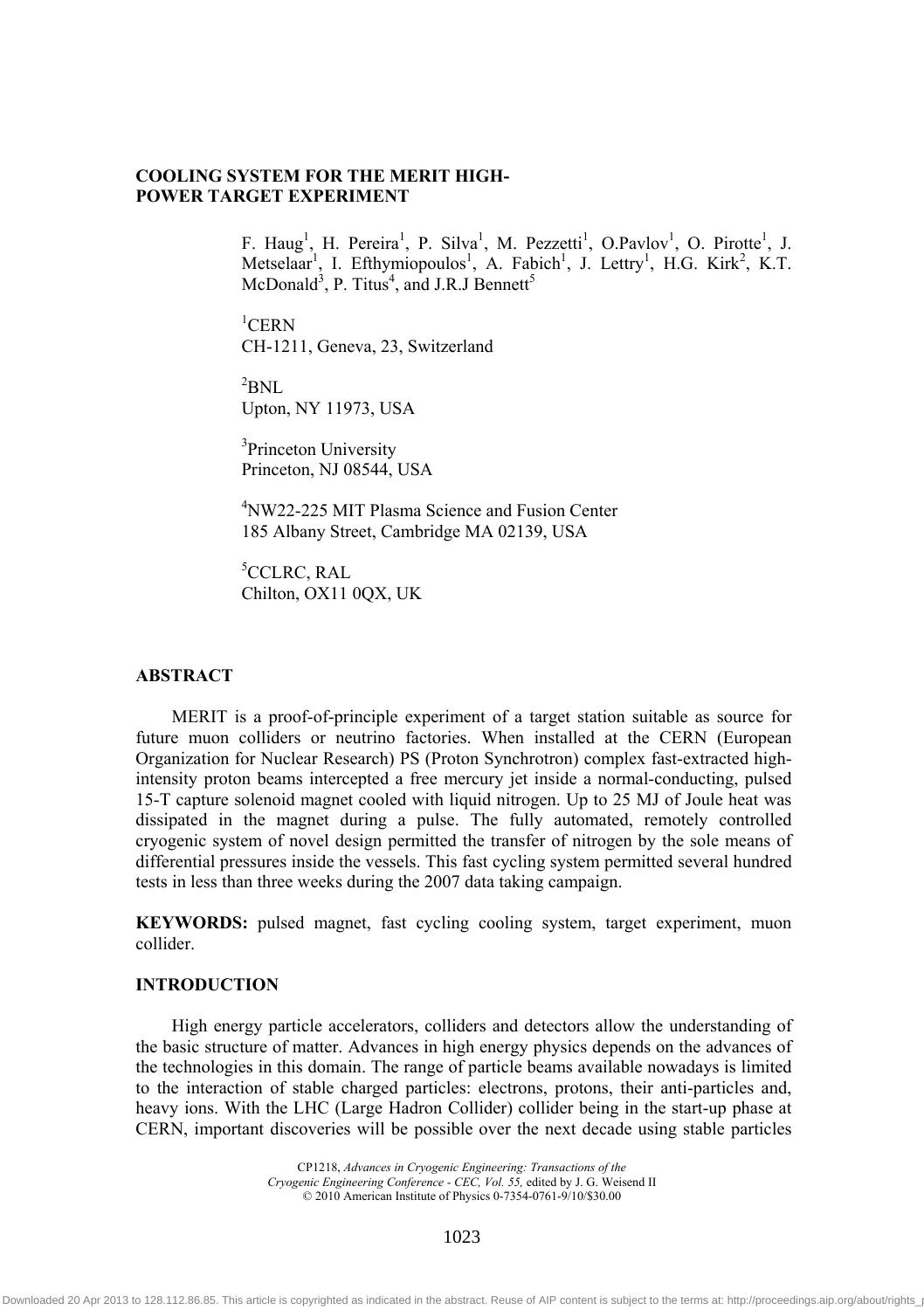like protons and heavy ions at the high energy frontier. Beyond LHC new types of colliders are studied. Among them are the proposed muon colliders and neutrino factories. Muons accelerated to high energies would enlarge the particle physics horizon. They have the advantage of being 200 times heavier than electrons, however, are unstable and decaying with a 2.2 us lifetime at rest. A rapid acceleration to relativistic velocities after their production is needed to increase their lifetime. Advanced technologies are required for such machines. One of them is the target to produce high intensity muon beams for which the MERIT experiment has been designed. Muons can be obtained from the decay of pions produced with intense proton beams intercepted by suitable targets.

The "Neutrino Factory and Muon Collider Collaboration" [1] investigates high-Z liquid metal jets such as mercury as the target. Based on previous studies at BNL [2] and CERN [3] the MERIT (MERcury Intense Target) experiment was proposed and built as the next milestone by combining a free mercury jet and a focusing/capturing solenoid magnet for the secondary particles, as sketched in FIGURE 1. The main objective was the optical observation of the jet target dispersal by the sudden energy deposition of the beam and the influence of the high magnetic field on the stability of the jet. The CERN PS accelerator complex was chosen as a suitable site. A large number of planned experiments (in excess of 100) had to be carried out in a comparatively short time span during PS beam availability. This dictated the design of an efficient automated cryogenic system capable of rapid recooling the magnet after pulses from a remote control room. This paper describes the setup of the experiment and the cryogenic system with the innovative process adopted. Some experimental results are also presented.

# **THE MAGNET AND MERCURY SYSTEM**

The magnets for the target system of a muon collider or neutrino factory will be superconducting and produce a steady field. To minimize costs a normal-conducting, pulsed copper magnet was designed for the MERIT experiment. Magnet cooling to cryogenic temperatures results in a reduction of the coil resistance allowing the construction of a comparatively moderate-sized magnet for a given power supply. For the sake of simplicity, cooling with slightly pressurized nitrogen boiling at around 80 K was adopted. The solenoid magnet mainly consisted of three nested coils wound from solid, rectangular copper conductor. The 4000-kg magnet was housed in a cryostat with feedthroughs for the cryogen and the current leads. The operation of the solenoid at 80 K allowed a maximum magnetic field of 15 T when excited with a pulsed current of 7200 A



**FIGURE 1.** The pulsed high field magnet mated with the Hg injection system. The Hg jet intercepts the proton beam within the confines of the magnet.

1024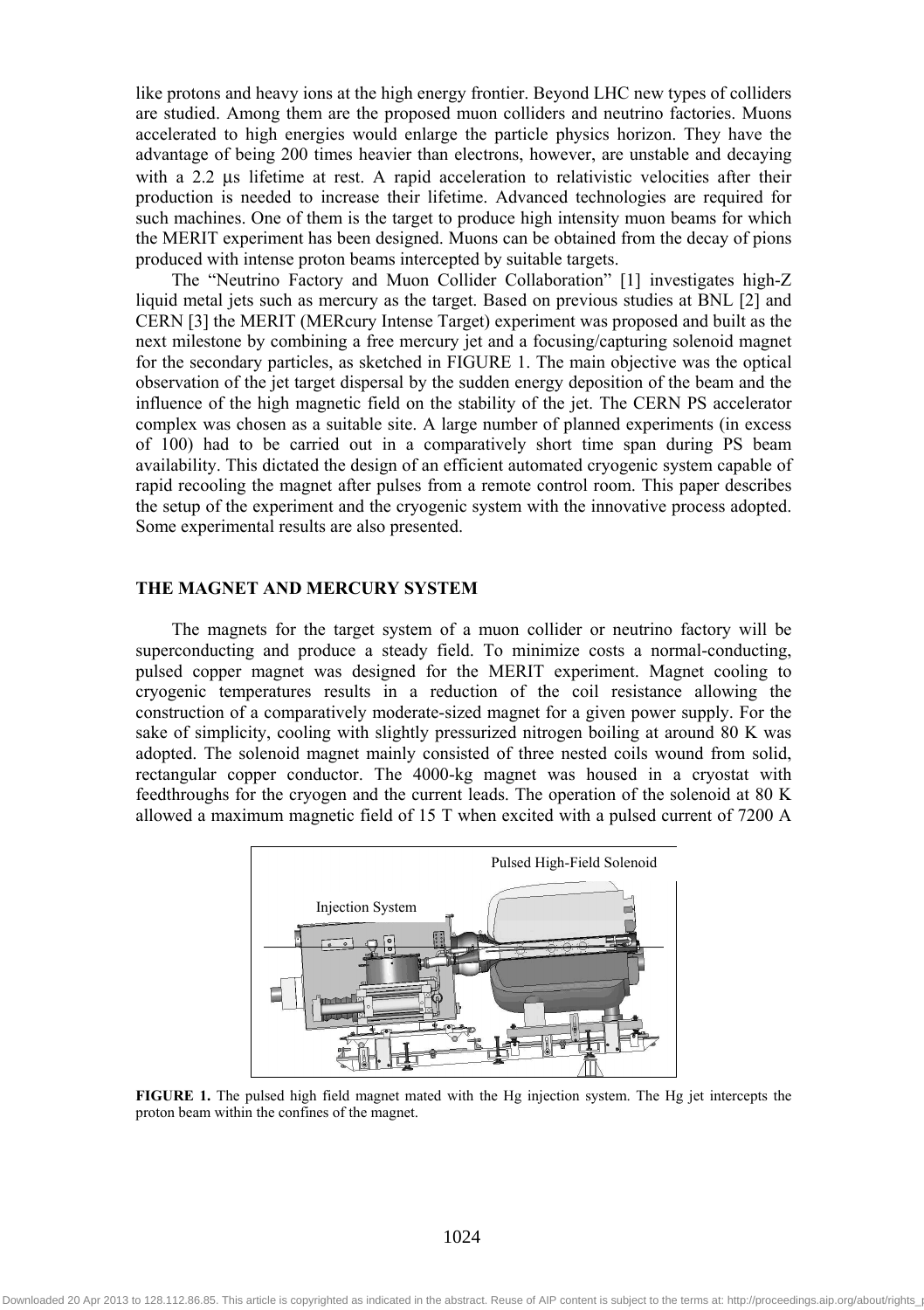

**FIGURE 2.** A magnet pulse of 15 T by ramping the current up and down. During the current plateau the beam intercepted the Hg jet. Energy deposition reached a maximum of 25 MJ.

at 600 V (4.32 MVA peak power). About 25 MJ of energy were deposited in the magnet due to Joule heating for each pulse to maximum field. The time needed to remove this heat determined the operational cycle time of the system. After each cooldown the magnet cryostat was filled with liquid nitrogen to obtain a uniform temperature of the magnet coils at all levels before the subsequent pulse. FIGURE 2 shows the ramp of the current and the calculated Joule heating. During the short plateau at maximum field the beam was extracted from the PS and intercepted by the mercury jet.

# **EXPERIMENTAL SET-UP OF THE CRYOGENIC SYSTEM**

The cryogenic system was comprised of several units located at different areas which were interconnected by hydraulic links. The magnet and its cryostat were in the experimental tunnel TT2A where the extraction system of the PS collider guided the proton beam to the free-jet mercury target in the bore of the magnet. Two cryogenic lines, one for cooling, filling and emptying with  $LN_2$  and one for the exhaust gas made the link with the distribution valve box (DVB). The DVB connected via a transfer line to the external 6000-litre LN<sub>2</sub> dewar installed on surface at a distance of approximately 50 m with 8 m difference in height. FIGURE 3 shows a simplified layout of the system. The dewar was pressurized to 5 bar permitting the transfer of  $LN<sub>2</sub>$  to the DVB. A further unit on the surface consisted of a pressurisation system which either used nitrogen gas from the dewar warmed up to ambient temperature, or from high pressure bottles. The pressurisation system permitted the emptying of the magnet cryostat after cool down and transfer the  $LN<sub>2</sub>$ back into the phase separator of the DVB. This was done to reduce the quantity of nitrogen activated by the proton beam, and to limit the pressure rise in the cryostat during a current pulse.

The DVB was the main device for the control of the cryogenic process and served as the interface between the external equipment of the cryogenic system, distributing and controlling the fluid flows from the surface dewar and to and from the magnet cryostat. It comprises several cold and warm control valves and instrumentation – the flow scheme is presented in FIGURE 4. The cryogenic system close to the magnet is called "proximity cryogenics".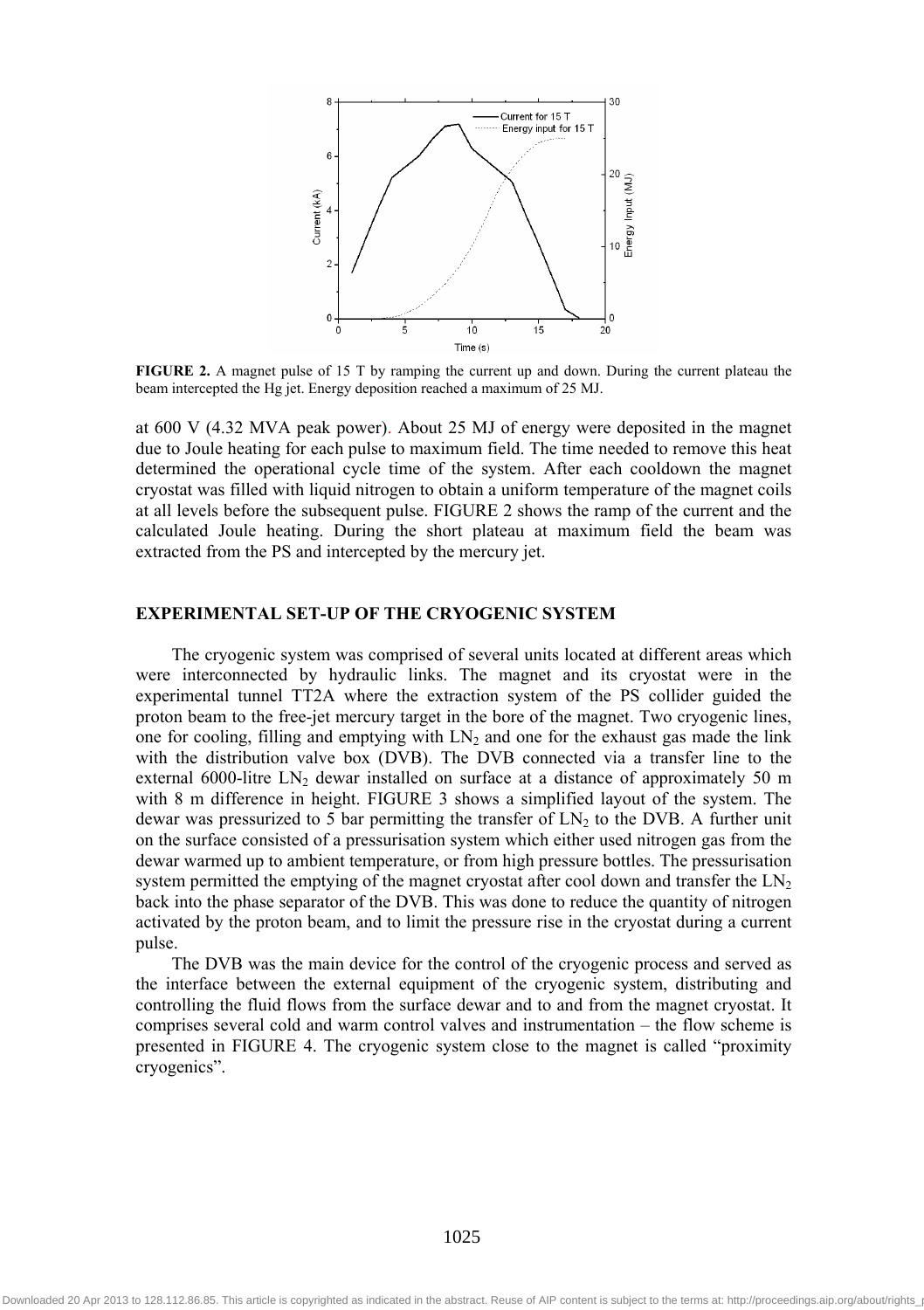

**FIGURE 3.** Layout of the cryogenic system.

Differential pressure transducers were used to monitor the liquid levels in the magnet cryostat and the DVB phase separator. Nitrogen gas and liquid flow rates were monitored by two venturi flowmeters: one was a standard venturi type measuring the flow rate of the vaporized nitrogen during cooling of the magnet; the second was a special development that operated as "double acting", permitting measurement of the liquid flow rate in two directions (when the coolant was transferred from the DVB phase separator to the magnet, and, vice-versa, when the magnet cryostat was emptied by pressurisation). This innovative double-acting venturi flow meter was designed at CERN using the guidelines of [8] which were adapted to the concept [9].

The liquid mercury target jet with a peak velocity of 20 m/s was produced by an auxiliary hydraulic pump taking mercury from a vessel to which the jet flow returned. The solenoid and Hg target system were placed in the TT2A area of the CERN PS complex – FIGURE 5. The DVB, the high-speed cameras (used as optical diagnostic system) and all instrumentation cabinets were placed in the TT2 tunnel (adjacent to TT2A), behind a concrete wall which provided radiation shielding. The PLC (Programmable Logic Controller) control unit was also placed in the TT2 tunnel. The complete system supervision was made from a control room on the surface several hundred meters away from the MERIT experiment location.

#### **CRYOGENIC SYSTEM OPERATION PROCEDURE**

The CERN Standard for Slow Controls based on a Schneider Electric PLC TLX Premium and a remote PVSS supervision station was used for supervision and control via Ethernet. The flow process logic was designed and programmed for remote control from an operator work station.

Six steps were defined for every cooling cycle: standby mode, cooling of proximity cryogenics, magnet cool down, emptying the magnet cryostat, magnet pulse and recooling. During the standby mode the external  $LN<sub>2</sub>$  dewar was left unpressurized and isolated; nitrogen flow to/from the magnet was blocked by valve actuators for reasons of safety. During the cool down of the proximity cryogenics,  $LN_2$  was slowly driven through the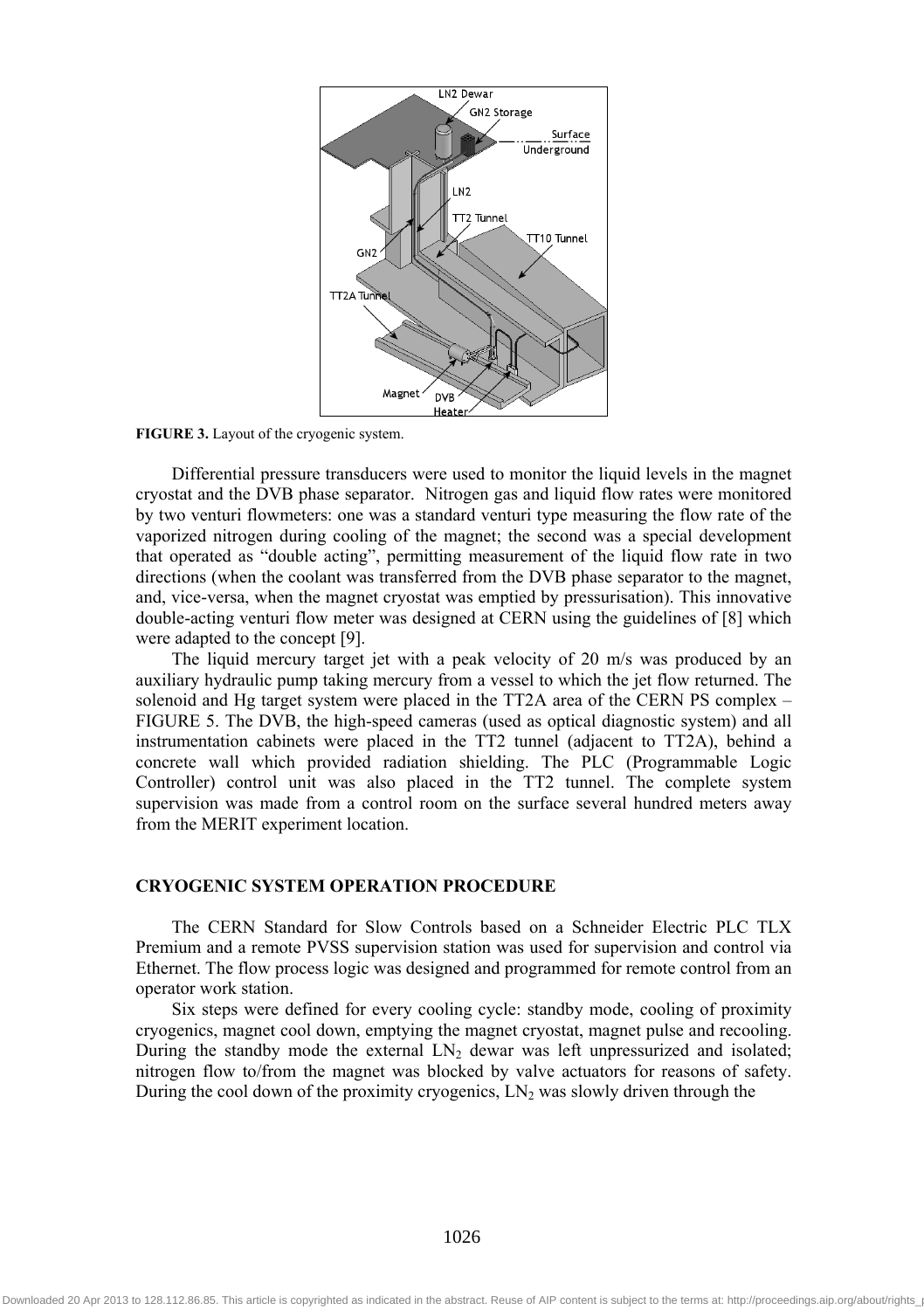

**FIGURE 4.** MERIT flow scheme.



**FIGURE 5.** (a) CERN PS extraction tunnel complex. (b) Plan of the MERIT layout in the TT2 and TT2A tunnels.

transfer line from the surface dewar to the pressure controlled phase separator. Subsequently slow cool down of the magnet was done with limited flow rate. For the final cooling the cryostat was filled such that the full magnet was immersed in liquid nitrogen in order to guarantee a uniform temperature of its three coils at any location. Limiting parameters where, depending on the respective operation, the allowed maximum temperature gradient in the magnet coils of 50 K which had to be respected or the maximum flow of 200 g/s. When the magnet reached uniform temperatures a fast emptying process started in pressurizing the magnet cryostat to several bars with the ambient temperature nitrogen gas pressurization system. The liquid was pushed back against gravity to the phase separator of the DVB for intermediate storage and later re-use for the recooling after the magnet ramp. Once the magnet cryostat was empty, the mercury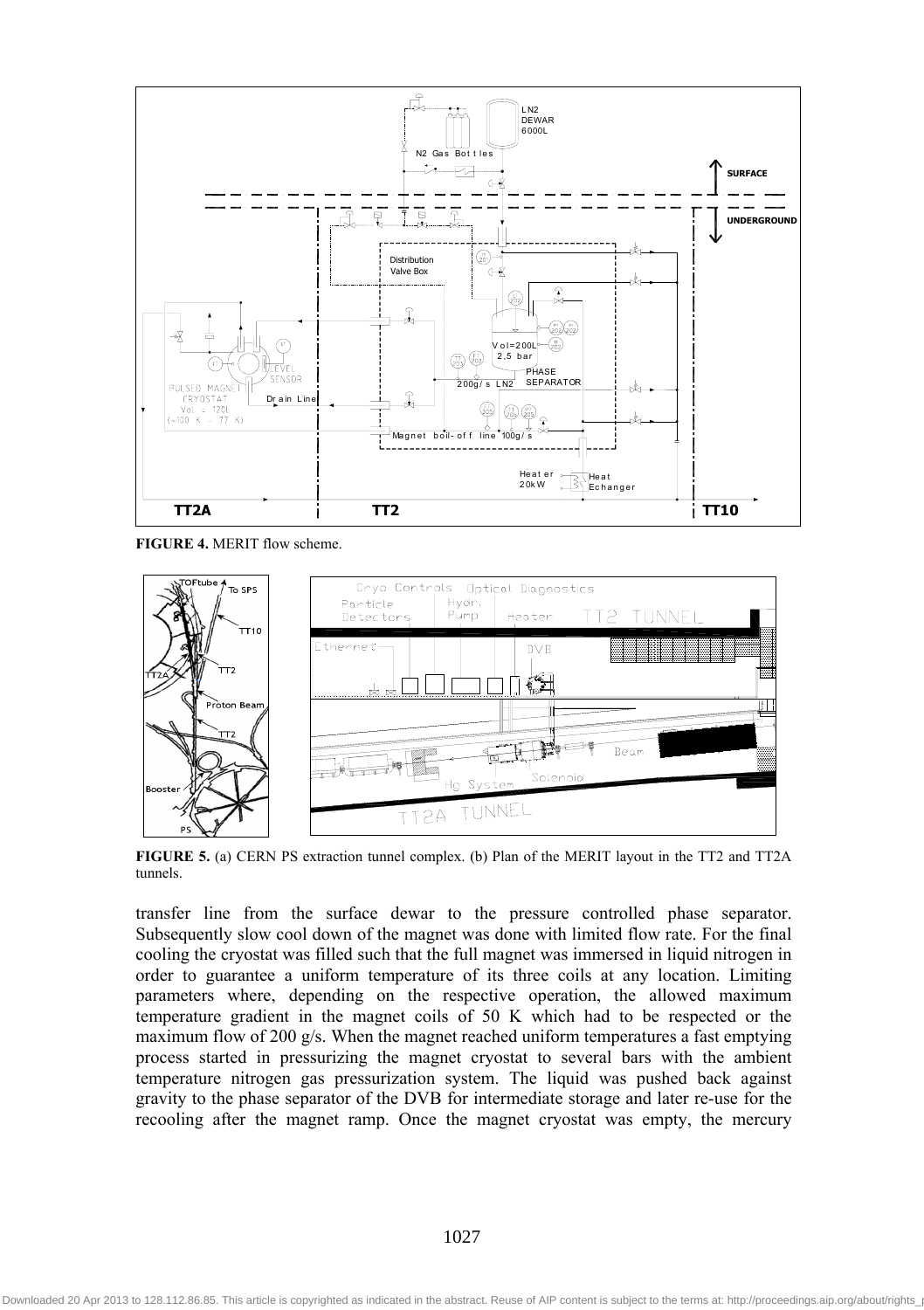hydraulic system was started to produce the jet and the magnet was ramped. During the plateau of the maximum magnetic field lasting 1 second the stored beam of the PS accelerator was extracted and intercepted with the mercury target. The electrical pulse warmed up the cold magnet. The temperature rise depended on the dissipated energy which was in relation to the maximum current applied. Eventually the magnet needed to be recooled for subsequent cycles.

#### **Safety**

All vapor generated during the cooling and recooling of the magnet, as well as during transfer and pressure control, was heated up to ambient temperature by a an electrical water heater of 20 kW and transferred via pipe run to n tunnel called "TT10" where activated gases were filtered and treated.

An ODH (Oxygen Deficiency Hazards) warning system was installed and linked to the process control of the cryogenic system. In case of accidental loss of cryogen the supply of liquid nitrogen from the dewar to the underground area would be interrupted by closing the supply valve. Further, online cameras for supervision of the underground area were used.

Access of personnel in the underground area was strictly controlled. During the test campaigns no undesired or insecure situations for personnel occurred.

During the test campaign three times failures of the PLC control unit occurred. Investigations lead to the conclusion that this happened at the moment of interception of high energy beams in the target. The PLC CPU were hit by high energy hadrons which were upset and stopped functioning. This effect is referred to as Single Event Effect (SEE). Each time the PLC had to be replaced. The target was surrounded by the 4 ton magnet and, the thickness of the wall between the experimental area and the PLC location we estimate to 2 to 3 meters.

## **CRYOGENIC SYSTEM RESULTS**

#### **Energy Input**

A typical magnet-current-pulse profile had a ramp-up time of 9 seconds, a flat-top of 1 second and a ramp-down time of 5 seconds. The solenoid field levels during individual experiments were fixed to 5, 7, 10 or 15 T. In total, 183 current pulses were performed



**FIGURE 6.** Magnet temperature increase for various current pulses as a function of the initial magnet temperature.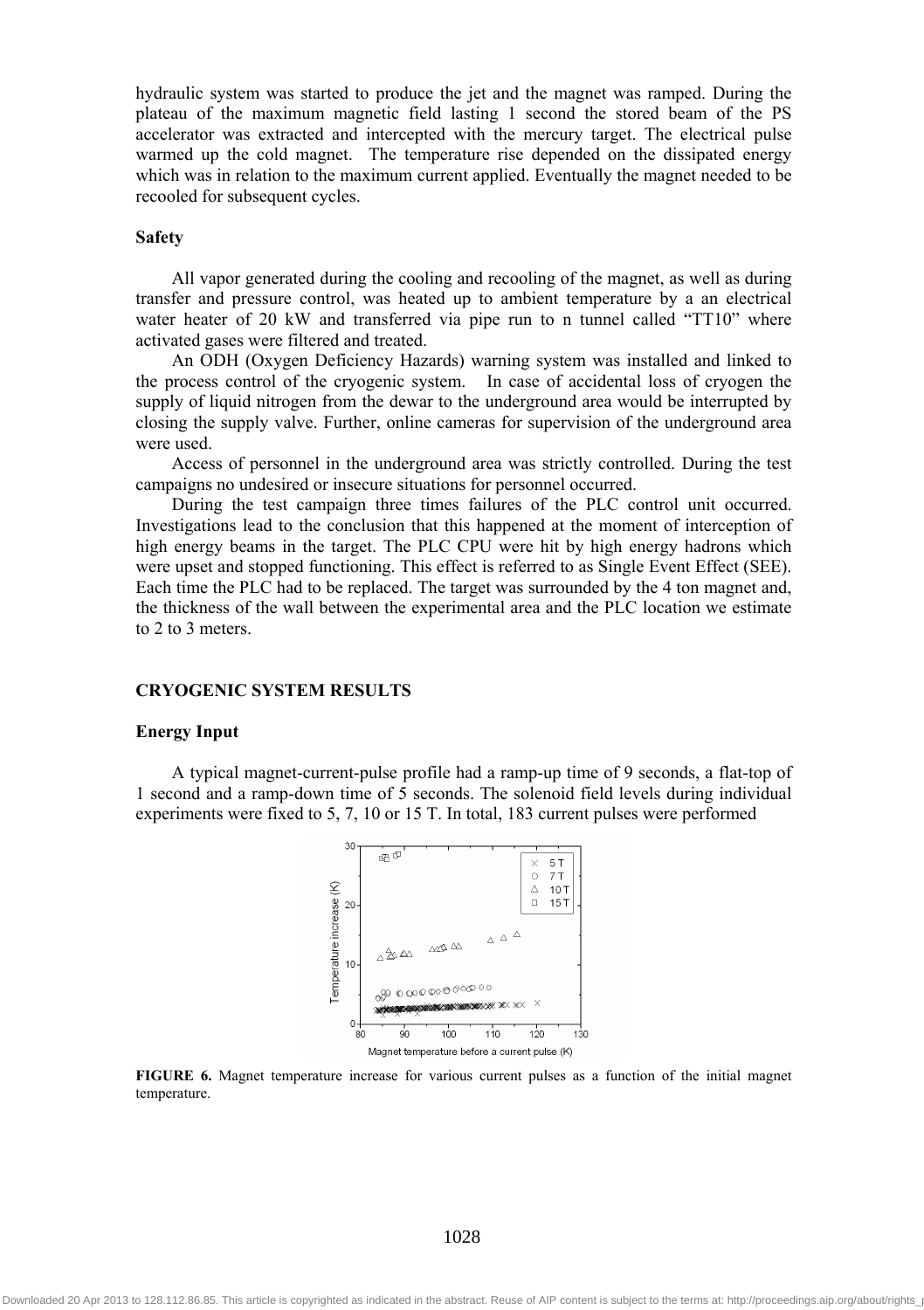during the experiment run, most of them at medium magnetic field levels (119 pulses at 5 T and 35 pulses at 7 T), and 7 at maximum 15 T field. This was to investigate the influence of the field intensity on the dispersion of the mercury jet when "hit" by the intense proton particle beam.

## **Temperature Increase During a Magnet Pulse**

The maximum allowed temperature of the magnet, before a recooling was required, was fixed to approximately 130 K. A magnet pulse to 15 T caused a temperature rise of 30 K, while a pulse to 10 T caused a rise of only 11 to 15 K, depending on the initial temperature of the magnet. Therefore, several pulses at lower field levels could be carried out before the magnet was recooled to 80 K. This procedure permitted a larger number of magnet pulses during the 3-week experimental campaign - FIGURE 6 and TABLE 1.

**TABLE 1.** Magnet temperature increase and  $LN<sub>2</sub>$  consumption as a function of the energy input.

| Magnetic Field | Energy Input<br>(MJ) | Temperature | Allowed number | LN2 Consumption |              |
|----------------|----------------------|-------------|----------------|-----------------|--------------|
|                |                      | Increase    | of pulses      | Theoretical     | Experimental |
|                |                      | 'K)         | below 130 K    |                 |              |
|                |                      | 3-4         |                |                 |              |
|                |                      | 5-6         |                |                 | 54           |
| 10             |                      | $11 - 1$    |                | 75              | 119          |
|                |                      | 28-29       |                | l 56            | 258          |



**FIGURE 7.** Magnet cryostat average temperature evolution for a cooling cycle after a 15 T pulse.



**FIGURE 8.** Cooling cycle time as a function of the magnet temperature.

1029